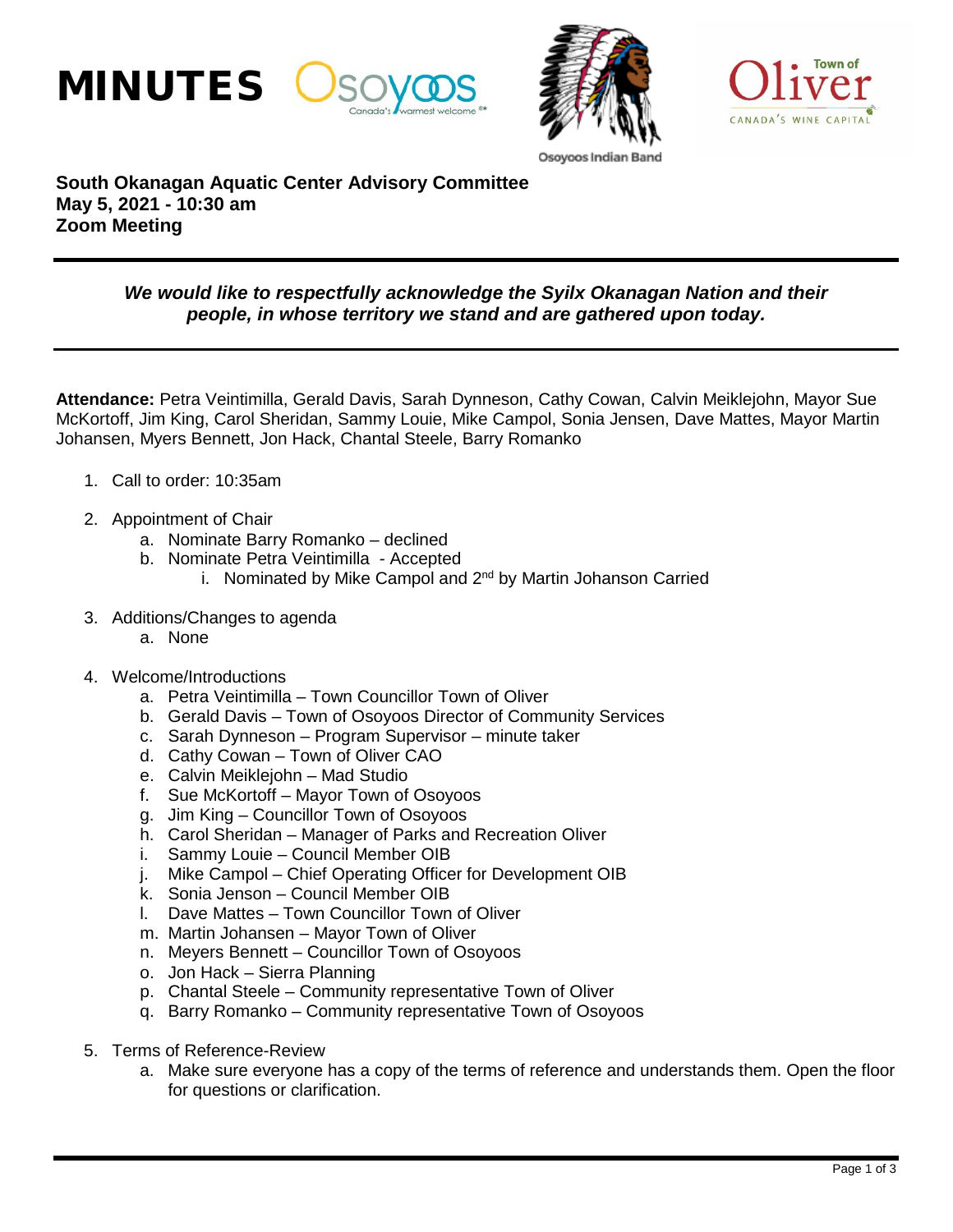- 6. Review project schedule-Sierra Planning and Management
	- a. Run through key points of project/proposal
	- b. Consulting team Jon Hack, Lindsay Cudmore, Cal Meiklejohn, Jamie Lopes
	- c. Project timeline:
		- i. May: Review existing services, May-August: Needs/benefit assessment and community engagement, July-September: Identify and prioritize options, September-October: Final options, October: Reporting and presentation
	- d. Would like to see community engagement and feedback early in process
	- e. Need to understand and have a range of location options into Phase 2.
	- f. Questions
		- i. Sue Meet once a month? Yes Gerald clarified flexibility to meet as needed.
		- ii. Petra Site/location, Public engagement sooner rather than later but something to keep in mind is that it will fall in the middle of summer season – often difficult during these months. Collaborative effort – in terms of funding what that will look like by the end of project – include RDOS in funding even though they are not part of this study.
		- iii. Gerald Public engagement going to try to be as transparent as possible. This meeting is recorded.
		- iv. Mike Campol important that any information bringing to community that OIB is in a position to be in sync with newsletters and information for OIB.
		- v. Suggested that each website (Osoyoos, Oliver, OIB) has page dedicated to the project and have links to information and recorded meetings.
		- vi. Barry is the title "Aquatic Centre" too narrow? Can we change it to open up people's minds? Jon – Focus is aquatics but when presenting to public can open up to other possibilities.
		- vii. Jim location will dictate what can be included.
	- g. Viewed example projects
- 7. Next steps-Sierra Planning
	- a. Information gathering site information
	- b. Sites Is there site or is it still open for consultants to offer advice.
		- i. Yes there is a site that was discussed in the past but would also like to see what else is available.
		- ii. Would like consultants to look at all possible sites before zeroing in on specific site.
		- iii. Barry suggestion each community look and put forward a site outside of the central place that was previously discussed in order to help consultants with possible locations.
		- iv. Jim identifying a piece of property in each community wouldn't work but consultant could look at sites between all groups.
- 8. Round Table
	- a. Barry Terms of Reference options for governance. How will it be presented to public? Speaking to a service area – any thought to reaching across border and consider usage coming from Oroville/Omak. RDOS not involved in feasibility study – they were at table before. How do we engage residents of RDOS Area's A and C even though RDOS not funding this study? Funding in relation to climate change.

Jon – we can include USA by drive time. Ideally go to RDOS with surveys to send out to their residents since they potentially will be using facility regardless.

b. Meyers – operation of pool – looking at other operating methods: example contracting YMCA.